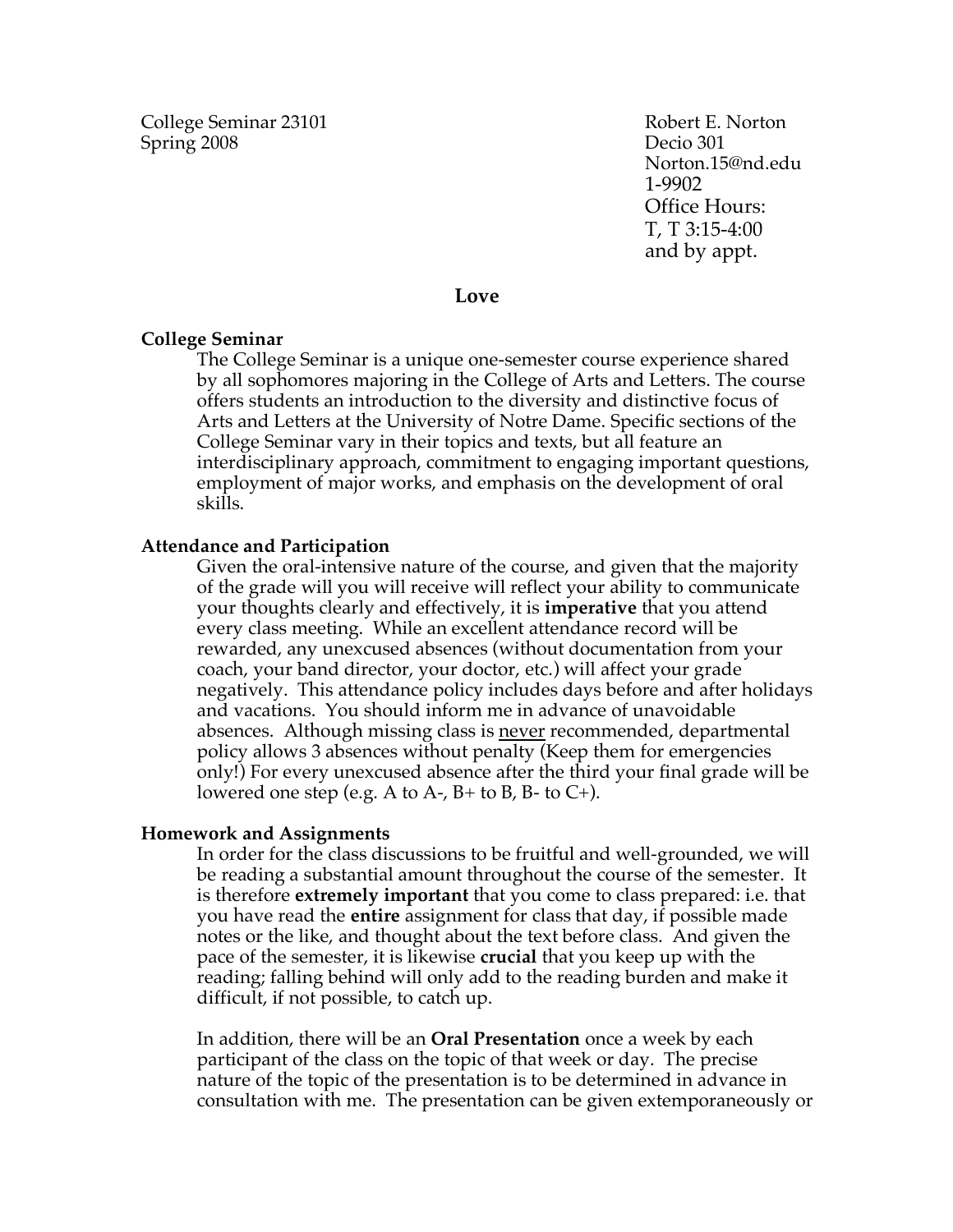from a written text (former preferred), but should be no longer than 15-20 minutes in length. The presentation will be followed by a short discussion of it by the class.

There will also be a short paper and a written final exam.

### **Honor Code**

Throughout all course activities, including written assignments, quizzes, and exams, the Honor Code is in effect: all of this work has to be your own and not anyone else's. To familiarize yourself with the Honor Code, please read the pertinent chapter in *Du Lac* (beginning on p. a-33): particularly section IV, entitled "Student Responsibilities under the Academic Code of Honor," points A through D; or visit http://www.nd.edu/~hnrcode/IV-Student\_Resp.htm. If secondary sources are used for any assignments, these sources should be listed in a bibliography at the assignment's end, and any quoted material should be placed in quotation marks and clearly attributed in a footnote. Plagiarism (i.e., any written work presented as entirely your own and original to the particular assignment that is *not*, in fact, entirely your own and/or original to the particular assignment) is a serious matter. If you have questions about this policy and how it applies to your work for our course, and if you are in doubt about the legitimacy of your activities with respect to this course, please don't hesitate to ask me–before any problems can arise.

## **Required Texts**

Plato, *Phaedrus The Letters of Abelard and Heloise* Shakespeare, *Anthony and Cleopatra* Stendhal, *Love* Gustave Flaubert, *Madame Bovary* Thomas Mann, *Death in Venice* Miguel de Unamuno, *Treatise on Love of God* Niklas Luhmann, *Love as Passion. The Codification of Intimacy* Julia Kristeva, *Tales of Love*.

There will also be showings of the opera by Richard Wagner, *Tristan und Isolde*, and of the musical/film, *West-side Story*.

#### **Requirements and Evaluation**:

| Attendance, Class Participation | $45\%$  |
|---------------------------------|---------|
| Oral Presentation               | $25\%$  |
| One Short Essay                 | $10\%$  |
| Final Exam                      | $20 \%$ |

**Contacting and Meeting with Professor Norton:**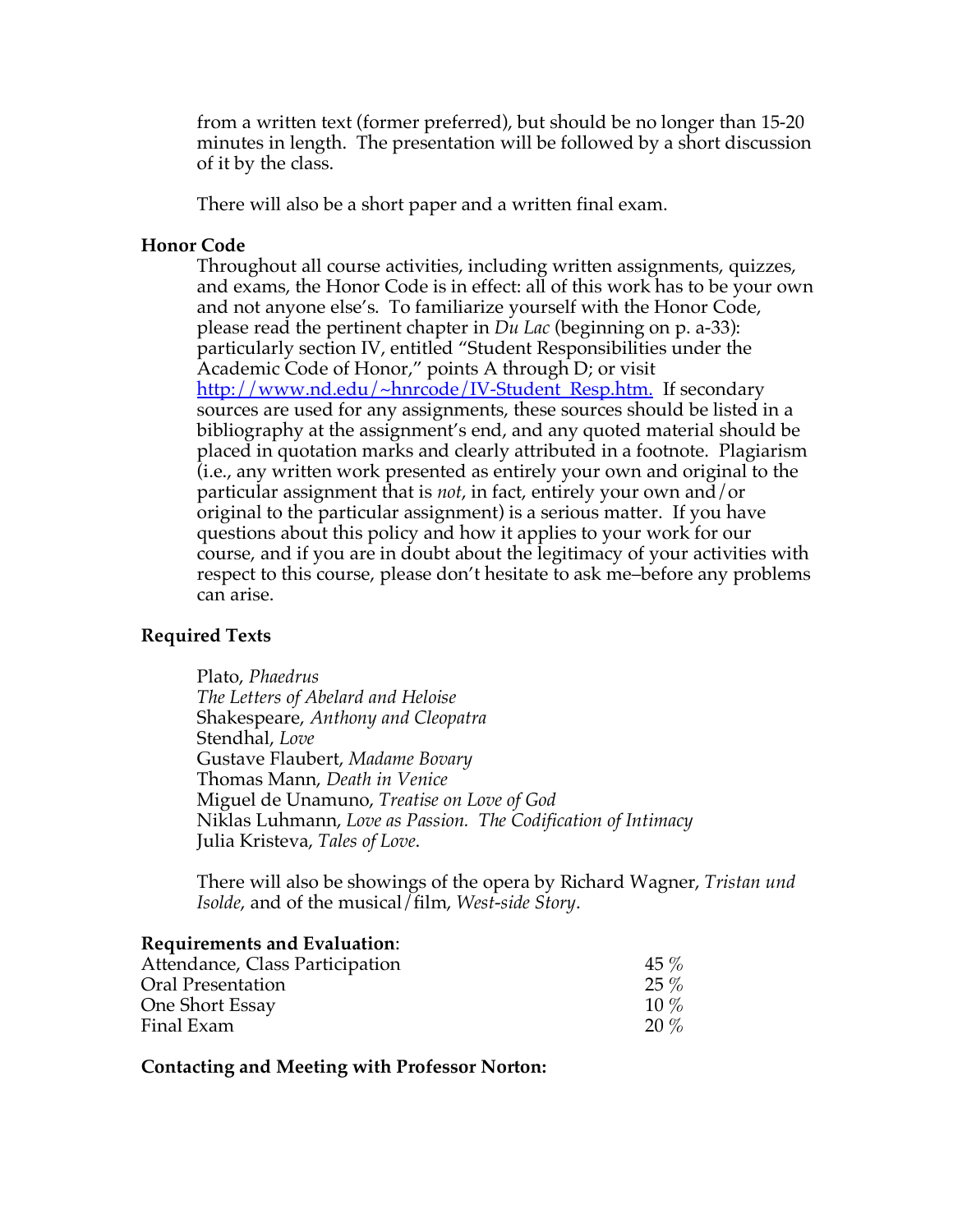During office hours, I will be in my office in Decio 301, ready to discuss course issues or anything else. If you can't make my office hours, contact me after class or by e-mail; we can then either solve the issue right there or set up a time to meet. E-mail (Norton.15@nd.edu) is a good way to get in touch with me to ask specific questions.

| <b>Week One</b>  | Tuesday                                        |                                                                                                                    |                                                                                              |
|------------------|------------------------------------------------|--------------------------------------------------------------------------------------------------------------------|----------------------------------------------------------------------------------------------|
|                  | <b>Jan. 15</b>                                 | Introduction<br>Assignment:                                                                                        | Plato, Phaedrus                                                                              |
|                  | Thursday<br><b>Jan.</b> 17                     | Platonic Love<br>Assignment:                                                                                       | Plato, Phaedrus<br>Kristeva, "Manic Eros, Sublime Eros," in<br>Tales of Love, 59-82.         |
| <b>Week Two</b>  | Tuesday<br><b>Jan. 22</b>                      | Plato and Kristeva<br>Assignment:                                                                                  | Abelard, Letter 1 "Historia<br>Calamitatum," in Letters of Abelard and<br>Heloise, pp. 1-43. |
|                  | Thursday<br><b>Jan. 24</b>                     | Love in the Middle Ages<br>Assignment:                                                                             | Letters 2-5, pp. 47-89.                                                                      |
|                  | <b>Week Three</b><br>Tuesday<br><b>Jan. 29</b> | Abelard and Heloise<br>Kristeva, "God is Love," pp. 139-150;<br>Assignment:<br>"Ego affectus est," pp. $151-169$ . |                                                                                              |
|                  | Thursday<br><b>Jan. 31</b>                     | Abelard and Heloise<br>Assignment:                                                                                 | Letters. 6-7, pp. 93-129.                                                                    |
| <b>Week Four</b> | Tuesday<br>Feb. 5                              | Abelard and Heloise<br>Assignment:                                                                                 | Shakespeare, Anthony and Cleopatra,<br>Act. 1                                                |
|                  | Thursday<br>Feb. 7                             | Shakespeare, Anthony and Cleopatra<br>Assignment:                                                                  | Shakespeare, Anthony and Cleopatra,<br>Act. 2                                                |
| <b>Week Five</b> | Tuesday<br>Feb. 12                             | Shakespeare, Anthony and Cleopatra<br>Assignment:                                                                  | Shakespeare, Anthony and Cleopatra,<br>Act. 3                                                |
|                  | Thursday                                       | Shakespeare, Anthony and Cleopatra                                                                                 |                                                                                              |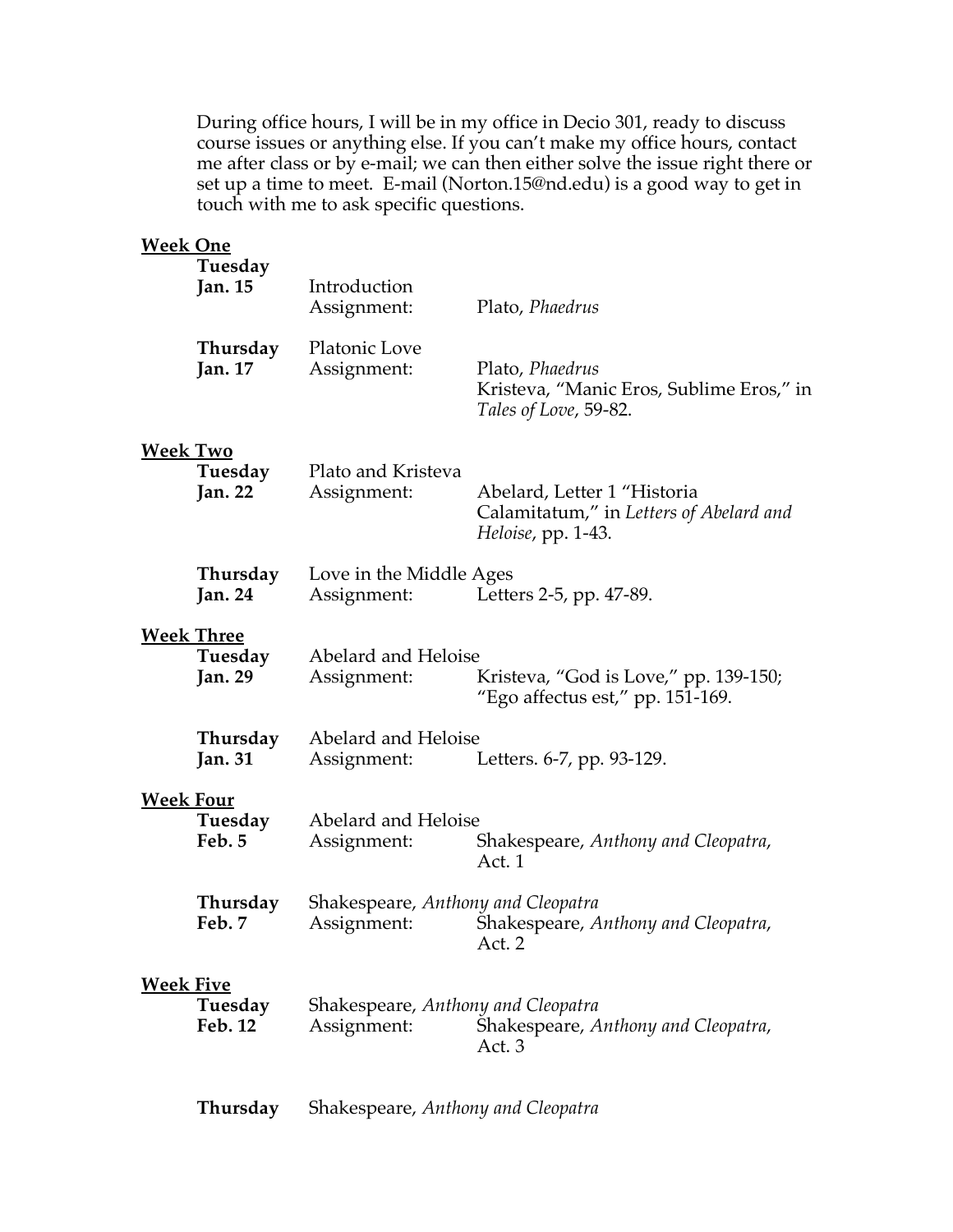| <b>Feb. 14</b>                   | Assignment:                                                                 | Shakespeare, Anthony and Cleopatra,<br>Act. 4 |
|----------------------------------|-----------------------------------------------------------------------------|-----------------------------------------------|
| Week Six                         |                                                                             | Both classes cancelled this week; make-up TBA |
| Week Seven<br>Tuesday<br>Feb. 26 | Shakespeare, Anthony and Cleopatra<br>Assignment:                           | Shakespeare, Anthony and Cleopatra,<br>Act. 5 |
| Thursday<br><b>Feb. 28</b>       | Shakespeare, Anthony and Cleopatra<br>Stendhal, Love, 25-62.<br>Assignment: |                                               |

## **Mid-Term Break \_\_\_\_\_\_\_\_\_\_\_\_\_\_\_\_\_\_\_\_\_\_\_\_\_**

**\_\_\_\_\_\_\_\_\_\_\_\_\_\_\_\_\_\_\_\_\_\_\_\_\_\_\_\_\_\_\_\_\_\_\_\_**

# **Week Eight**

|                                                                            | <u>Week Eight</u><br>Tuesday<br><b>Mar. 11</b> | Stendhal and Modern Love<br>Assignment:                                                      | Stendhal, Love, 62-111.                                            |
|----------------------------------------------------------------------------|------------------------------------------------|----------------------------------------------------------------------------------------------|--------------------------------------------------------------------|
| Thursday<br><b>Mar. 13</b>                                                 |                                                | Stendhal and Romanticism<br>Assignment:                                                      | Stendhal, Love, 111-131; 181-203.                                  |
|                                                                            | <b>Week Nine</b><br>Tuesday<br><b>Mar. 18</b>  | Stendhal and Europe<br>Assignment:                                                           | Kristeva, "Stendhal and the Politics of<br>the Gaze," pp. 341-364. |
| Thursday<br><b>Mar. 20</b><br><b>Week Ten</b><br>Tuesday<br><b>Mar. 25</b> | Stendhal the Feminist?<br>Assignment:          | N. Luhmann, Chapter 2+4-5, Love as<br>Passion, pp. 18-33; 41-57.                             |                                                                    |
|                                                                            |                                                | Theorizing Love<br>Assignment:                                                               | Flaubert, Madame Bovary, Part One, pp.<br>$1-63.$                  |
|                                                                            | Thursday<br><b>Mar. 27</b>                     | Flaubert, Madame Bovary<br>Assignment:                                                       | Flaubert, Madame Bovary, Part Two, pp.<br>65-114.                  |
| <b>Week Eleven</b><br>Tuesday<br>Apr. 1                                    |                                                | Flaubert, Madame Bovary<br>Assignment:<br>Flaubert, Madame Bovary, Part Two, pp.<br>114-161. |                                                                    |